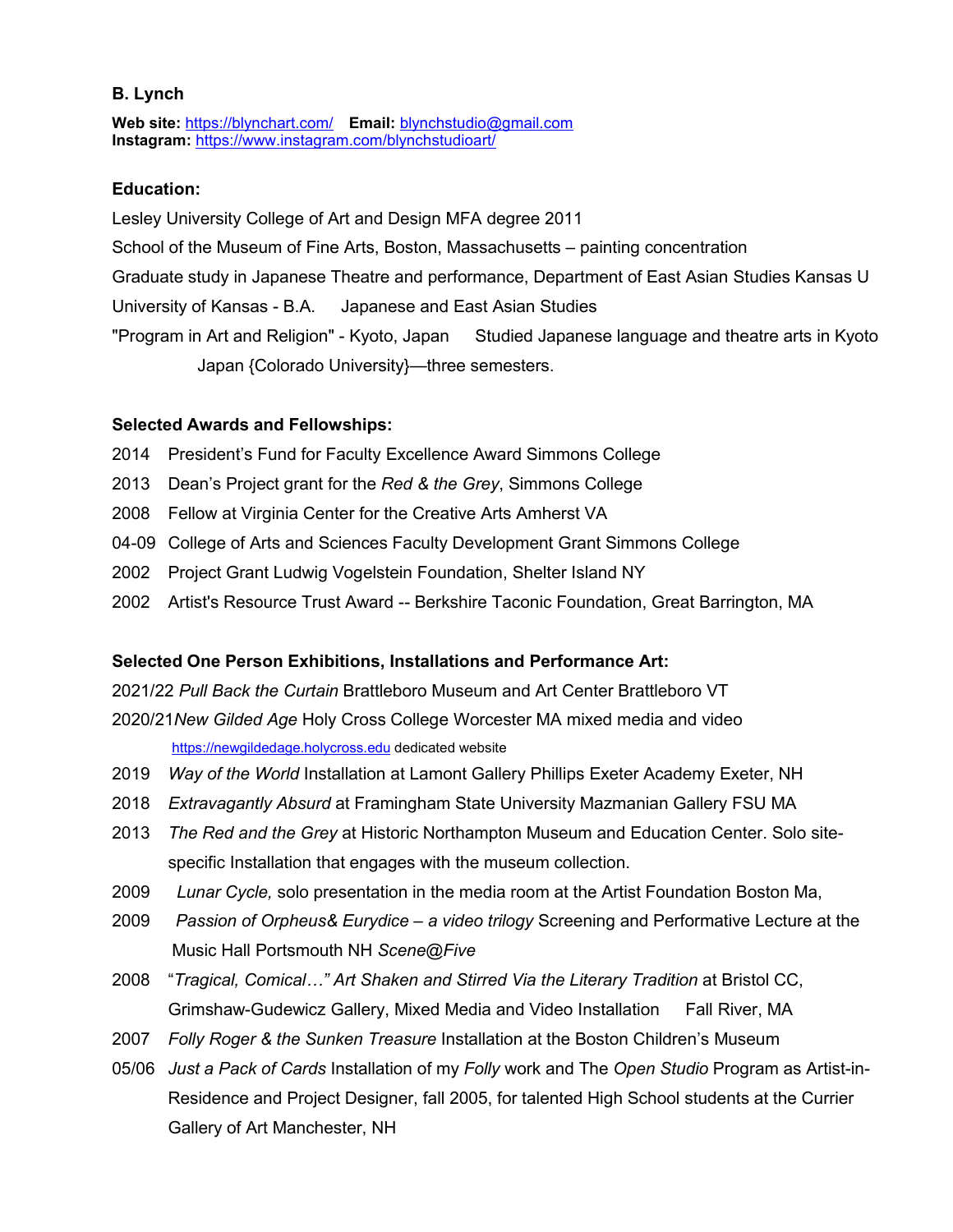- *Truth & Folly -* Mixed Media & Video Installation Hampden Gallery, UMass Amherst
- *Arcadia Through the Looking Glass;* solo painting show and visiting artist: Hood College, Fredrick MD
- *Chain of Fools: Hogarth Reinterpreted by B. Lynch -* Mixed Media & Video Installation Univ. of New Hampshire Art Museum, Durham NH
- *The Throne Project 2003* Participatory Art Event Museum of Fine Arts Boston
- *Fools' Progress* Mixed Media & Video Installation Akus Gallery Eastern Connecticut State University, Willimantic CT

### **Selected Video Screenings and Festivals:**

- Louise Hopkins Underwood Center for the Arts Lubbock, TX summer video exhibition
- Coastal Carolina University media show: *Uncompressed* Conway, S. Carolina
- *Storied References* group show Northern Illinois University Art Museum
- *Small Works Salon* Maud Morgan Gallery Cambridge MA (delayed)
- K12 and Tejas Gallery Dayton OH, video: *Arts and Technology IV*
- *Knock* video screening *for COLLECTIVE INTELLIGENCE Early Human Narratives,* U of Santa Barbara, <http://www.ihc.ucsb.edu/platform/?p=618>
- *Feast* screening at Multiplexer in Las Vegas, <http://multiplexerspace.worpress.com>
- *Extremely Shorts Film and Video Festival* Aurora Picture Show Houston TX—*Revolution*
- *ImproperBoston* video festival MTS Gallery Anchorage Alaska—*Blood & Fame*
- *Weary Fame* at University of California Chico State *Narrative Shorts Video Festival and Gallery Show*
- MFA Thesis show at University Hall Gallery Lesley University
- *Can't Wake Up* at the Garage Gallery, San Diego, CA at the *Sound of It* sound art show
- *2 Minute Video Festival* featured the screening of *Revolution* at The Carnegie Museum, Pittsburgh PA and "Rock the Block" blockparty fund raiser at WYEP public radio reprise of the festival
- Mobius Gallery presented *Weary Fame* as part of the *Experimental Film and Video Festival*
- *Alternate Selves,* group show in Lexington Kentucky at Lexington Art League
- *Scene@Five,* The Music Hall Portsmouth NH November Video Art
- *Creatures Great and Small*, Traveling Show originating at Murray State University, Murray KY, *Miss Kittikins Disappears!* group show, with catalog and also showing at the Yeiser Center in Paducah KY and Lexington Art League in Lexington, KY 2010.
- *The Waiting Room* live performance and video projection at the Pozen Center MassArt, Boston as part of the *Detour Show*
- Studio Green Gallery, Munich Germany --group show *Free & Wild*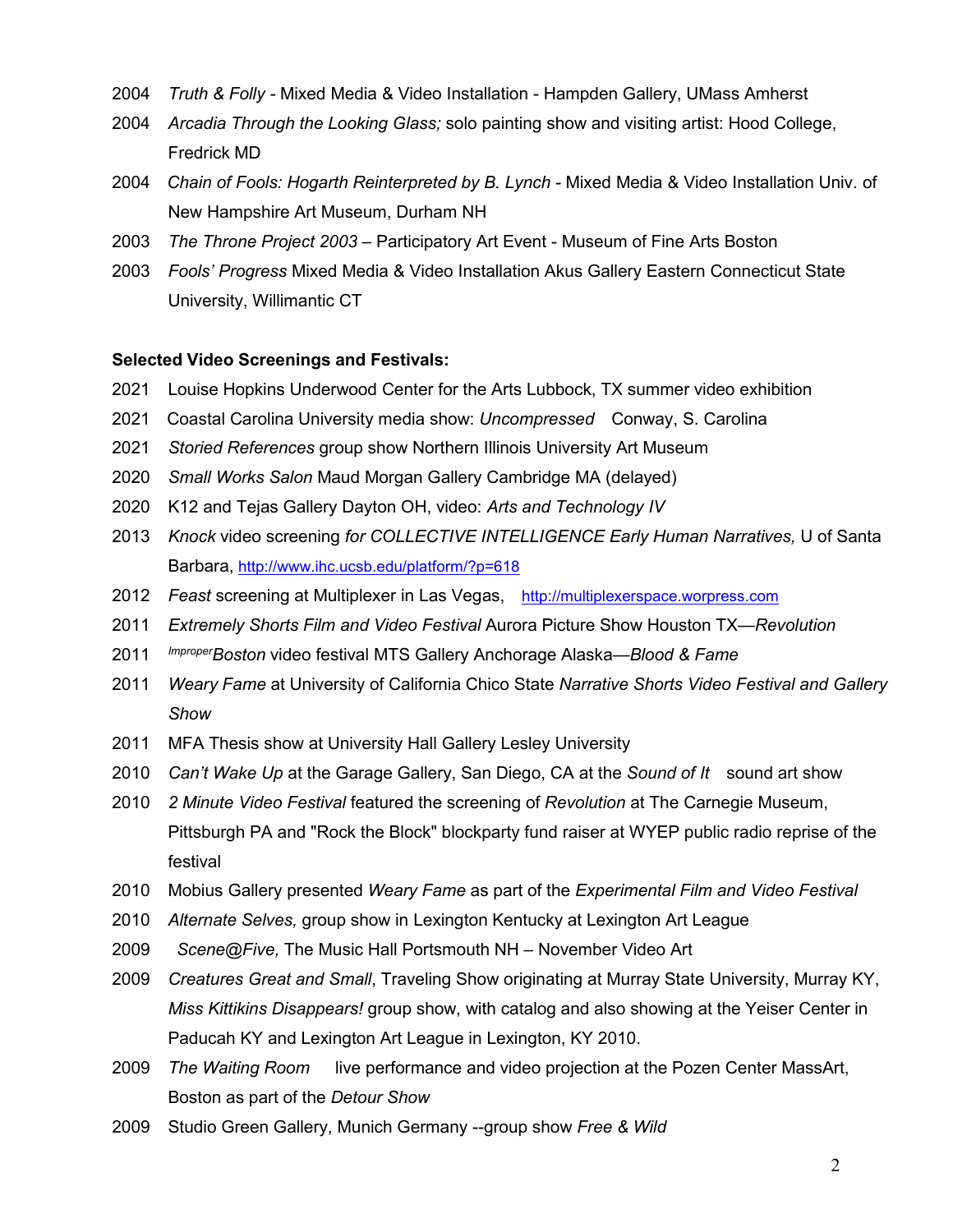- *Road Show* screened at the 8 th annual NH Film Festival Portsmouth NH
- *Miss Kittikins Disappears!* Lumen Eclipse Harvard Square One-minute Film Festival

# **Selected Group Exhibitions:**

- Susquehanna Art Museum *Future Places* Harrisburg PA
- Danforth Art Museum Annual Juried Art Exhibition Framingham MA
- LA Tech University *Louisiana 6 th Biennial Juried Exhibition* Ruston, LA
- Worcester State University Gallery [on-line]( https:/wsuvpagallery.weebly.com/2020-exhibition.html) exhibit *2020*
- *Women's Suffrage* poster exhibition City Hall Gallery Boston MA
- *What's So Funny?* Brickbottom Gallery Somerville MA
- *Tutti Frutti* Studio Gabi Green invitational show Munich Germany
- Faye Chandler *Emerging* exhibition at City Hall Boston
- *Time for the Holidays* Invitational group show at Bennington Museum, VT
- *Projections* at the Brewery Jamaica Plain JP arts council
- *Freedom of Expression* Cape Cod Museum of Art Dennis, MA
- *Confabulation* group show at Simmons College Trustman Art Gallery Boston MA
- *Objectified* Lesley University, Cambridge MA
- 2011 Boston Center for the Arts' 22<sup>nd</sup> Drawing Show—Installation Project: *Musical Traces*
- *What's New, Recent Additions to the Collection* at the Museum of Art of University NH
- 2007 Benefit Auction Currier Art Center at "Currier Downtown" Gallery Manchester, NH
- *On 40 at 40 -* Bristol Community College, Fall River, MA
- *Faculty Show Simmons College Trustman Art Gallery* Boston, MA
- Metaphor Contemporary Art *Paper 2003 -* Brooklyn, NY www.metaphorcontemporaryart.com

### **Selected Bibliography - Reviews, Catalogs, Video Documentaries and Interviews:**

- Kent [Stephens](https://www.cheekymagpie.org/post/the-brattleboro-gambit-b-lynch-s-reds-and-greys-play-mini-chess-in-vermont ) Cheeky Magpie culture blog review of *Pull Back the Curtain*
- North American Reciprocal Museum [Association](https://narmassociation.org/b-lynch-pull-back-the-curtain/) feature on November 9
- [Centerfold](https://artscopemagazine.com/centerfolds/july-august-2021-centerfold/) artist *Artscope* magazine July/August
- Review and [Interview](https://blynchartcom.files.wordpress.com/2021/01/artscope_gildedage.pdf) Brian Goslow *Artscope* Magazine Jan/February issue
- 2021 Review of *New Gilded Age* on Kent Stephens' Cheeky Magpie culture blog
- *Art Daily* [12/28/20](https://artdaily.cc/news/131505/Holy-Cross--Cantor-Art-Gallery-exhibits-the--New-Gilded-Age--by-Boston-artist-B--Lynch ) *New GildedAge*
- *New GildedAge* exhibition brochure/playbill College of the Holy Cross
- [Massachusetts](https://artsake.massculturalcouncil.org/three-stages-b-lynch/) Cultural Council *Three Stages*
- Review: *Art New England* November/December p. 61 *The Red and The Grey at Historic Northampton* by A.Faxon: [https://blynchartcom.files.wordpress.com/2018/07/lynch\\_ane\\_rg.pdf](https://blynchartcom.files.wordpress.com/2018/07/lynch_ane_rg.pdf)